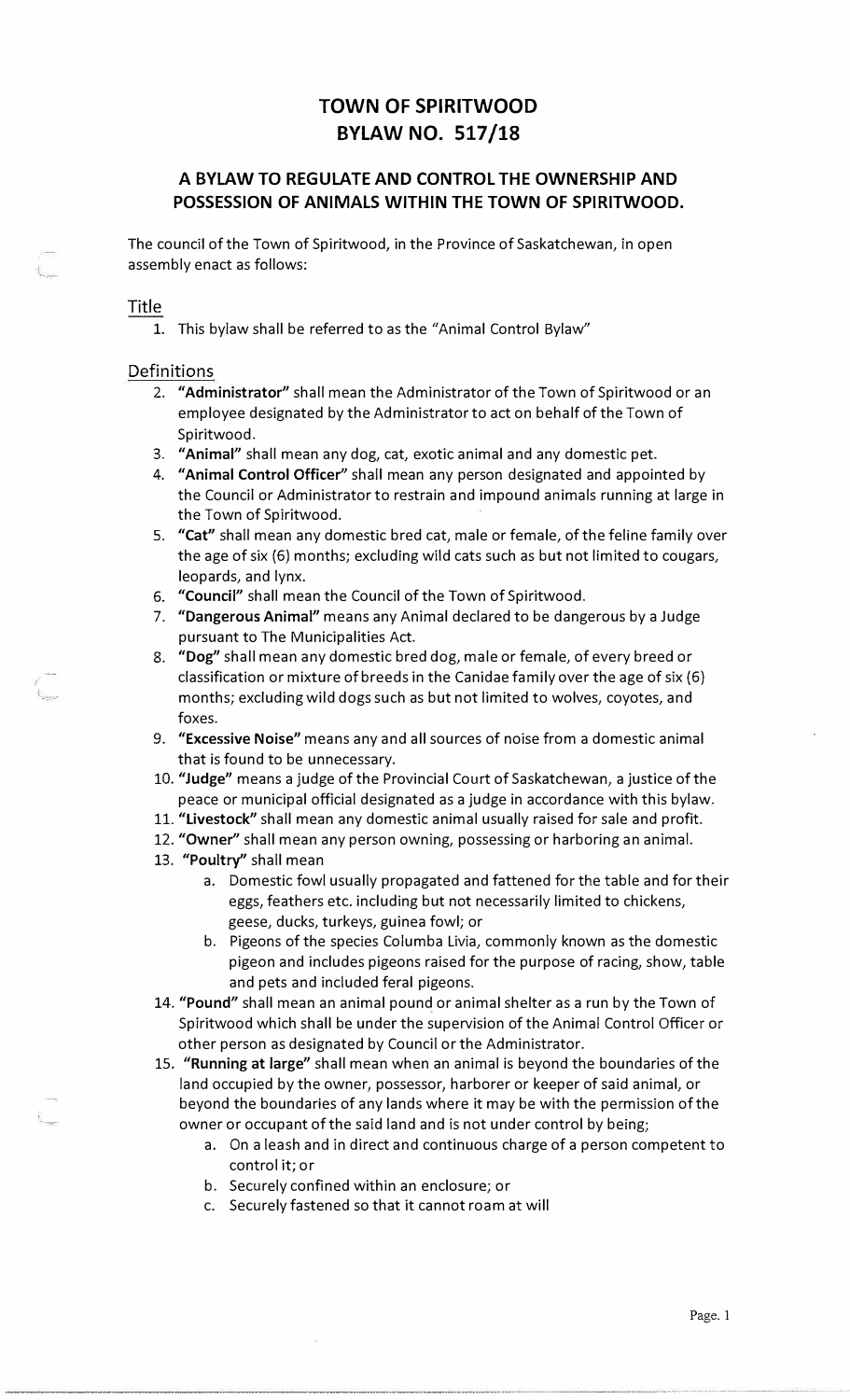#### Prohibited Animals

- 16. The ownership or harboring of any Prohibited Animal, as outlined in Schedule "B", is strictly banned.
- 17. No person or corporation shall operate a pet shop that buys, sells, trades, exhibits or harbors any animal or hybrid of any animal of the kinds listed in Schedule "B".

#### Bees, Livestock & Poultry

- 18. No person shall keep bees, livestock, or poultry within the limits of Town.
- 19. Request for exceptions to Section 18 of this bylaw can be made in writing to Council.
- 20. Section 18 shall not apply to livestock and poultry brought into town for the duration of a special event at which said livestock and poultry will be used for the purposes of exhibition or performing.
- 21. No personal shall own, possess, or harbor a swine, pig or hog of any size, type or variety within the Town of Spiritwood limits.

### **Dogs/Cats**

#### Licensing

- 22. Every owner of a dog or cat six (6) months old or older shall register and obtain a Town issued license on or before January 31<sup>st</sup> in each year, or immediately after the date of possession.
- 23. Every owner shall cause their dog or cat to wear a collar to which a license tag is attached.
- 24. The Town of Spiritwood shall furnish a license tag to the owner of the dog or cat showing the words "Town of Spiritwood", license number and the year.
- 25. When applying for a license the owner must supply the Town of Spiritwood a description of the animal(s) including sex, colour, breed, name and any other information required by the Town of Spiritwood.
- 26. The license fee for each animal shall be in accordance with the schedule of fees prescribed in Schedule "A" attached to this bylaw.
- 27. All licenses pursuant to this bylaw expire on the  $31<sup>st</sup>$  day of December in the year which the license was issued.
- 28. Licenses issued pursuant to this bylaw are non-transferable and non-refundable.
- 29. No unauthorized person shall remove a collar or tag from an animal.

#### Exemptions for Dogs

- 30. Seeing-eye dogs used as a guide by a blind person shall be licensed, and shall be issued a license without payment of the license fee.
- 31. Service dogs acting in performance of police work shall not be required to be licensed and shall not be required to pay the license fee.
- 32. Veterinary clinics, boarding/grooming kennels, and rescue/fostering shelters shall not be required to license animals while said animals are temporarily in their care.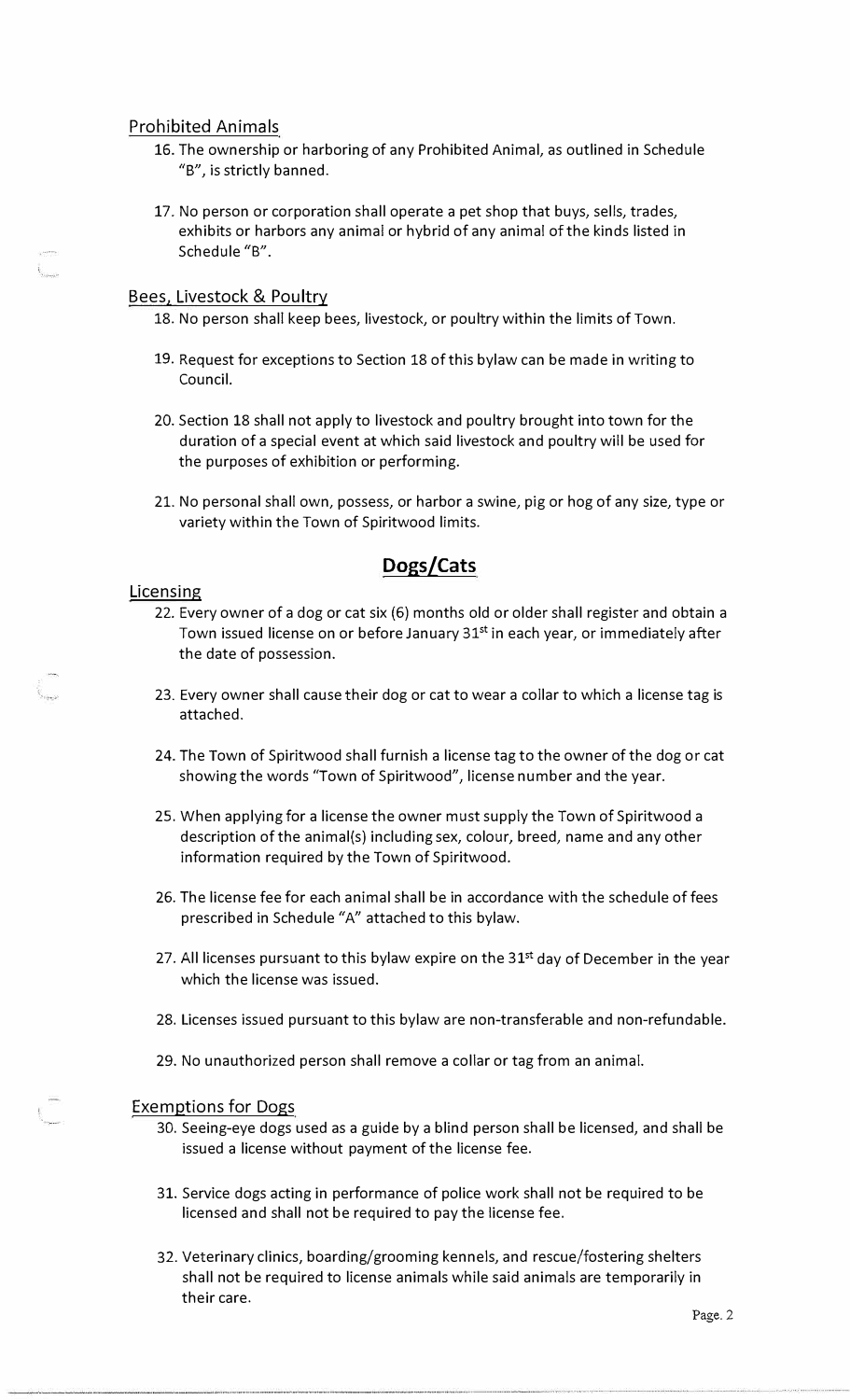#### Dog Runs

- 33. No person shall construct or cause to be constructed an enclosed dog run on any property in the Town of Spiritwood within one (1) meter of the property line.
- 34. The owner shall ensure that a dog run is kept in a sanitary and structurally sound condition protecting the health and safety of the animal.

#### Dog Restraints

- 35. Dogs must be on a leash no longer than 1.8 meters in length at all times when in all public areas.
- 36. A dog which is restrained on private property by leash or means other than an enclosed dog run shall be restrained in the following manner:
	- i) The restraint shall be of sufficient strength and kept in a good state of repair so that the animal will not escape, and that it cannot be chewed through, and;
	- ii) The restraint shall be securely situated in the yard such that it will not allow the animal to approach closer than (2) meters of any sidewalk, street, or lane.

### **Animals**

#### Limit of Number of Animals

37. No more than five (5) animals shall be harbored at each residence and/or business within the limits of town.

#### Defecation

- 38. If any animal defecates on any public property or private property within the Town of Spiritwood other than on the property of its owner, the owner of the animal shall cause the defecation to be removed immediately.
- 39. Any person owning or occupying property in the Town of Spiritwood shall remove any and all defecation from said property on a weekly basis and shall dispose of the defecation in a sanitary manner.
- 40. Failure to remove defecation as required in this section shall be in breach of this bylaw and subject to fines as prescribed in Schedule "A" of this bylaw.

#### Nuisance

- 41. The owner, possessor, or harborer of an animal shall not allow the animal to create a nuisance by making excessive noise including but not limited to barking, howling, hissing, attempting to bite or biting anyone or any domestic animal, chasing vehicles or bicycles. An owner, possessor, or harborer who contravenes this section commits an offence under this bylaw.
- 42. Where an animal is found to be creating a nuisance, the owner or occupant of that property on which the animal is creating a nuisance may make a written complaint to the bylaw enforcement officer.
- 43. The owner of an animal shall not allow the animal to enter the grounds of any School, Cemetery, or Kidzland Park located within the Town of Spiritwood.

#### Running at Large

44. The owner or any other person having care or control of an animal shall at no time allow the animal to run at large.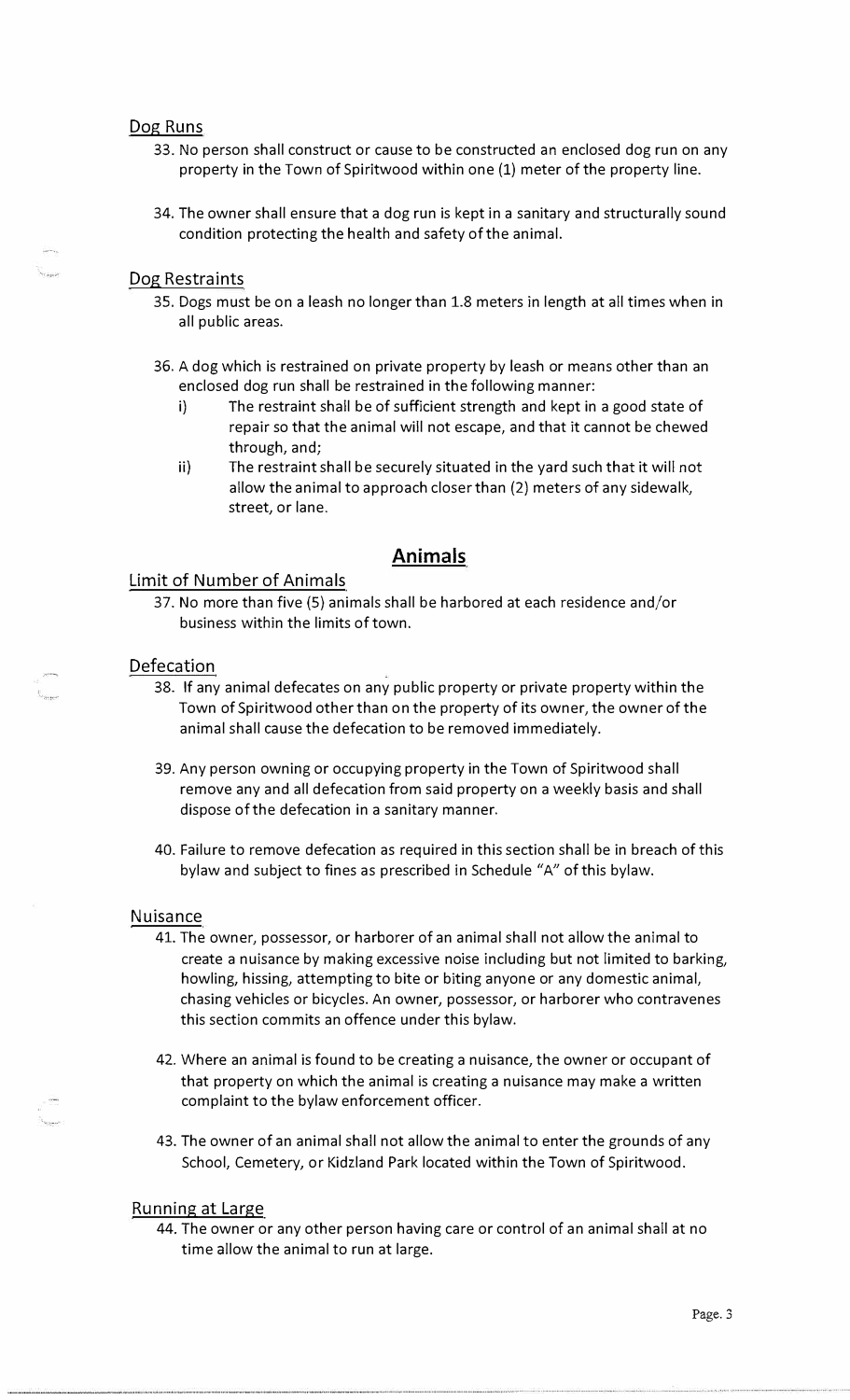- 45. Any animal found in any public street, lane, park, boulevard or other public area or otherwise running at large contrary to the provisions of this bylaw, the Animal Control officer may seize and impound said animal.
- 46. Every owner whose animal is running at large is guilty of an offence and liable on summary conviction to the penalties prescribed in this bylaw.

#### Impounding/Disposal of Animals

- 47. It shall be the duty of the Animal Control Officer to provide each animal impounded under the authority of this bylaw an adequate supply of food and fresh water and proper shelter during its confinement in the pound.
- 48. The Town of Spiritwood reserves the right to request reasonable evidence that a person is the owner or the person entitled to possession of any impounded animal.
- 49. Where an impounded animal is required by bylaw to be licensed and a license fee has not been obtained, that license fee shall be paid in addition to the impoundment fee and fines before the animal is released from the pound.
- 50. If an impounded animal is licensed, the animal control officer or administrator shall within twenty-four (24) hours, forward to the owner, by telephone or in writing, advising such owner of the impounding and setting forth the amount required to have the animal released.
- 51. The Animal Control Officer shall keep all impounded animals for a period of seventy-two (72) hours unless all fines, licenses and impoundment fees are paid in full. The seventy-two (72) hour period shall exclude the day of impoundment, statutory holidays and weekends.
- 52. If an impounded animal is not claimed within seventy-two (72) hours as outlined in Section 51, said animal may be given away, sold or humanely disposed of without further notice.

#### Dangerous Animals

53. Where a complaint is received by the Town Office that an animal within a Town is dangerous, Sections 374-380 of *The Municipalities Act* shall apply.

#### Communicable Diseases

- 54. If an animal is suspected to have communicable disease the owner must:
	- a. Isolate the animal in a manner to prevent further spread of the disease;
	- b. Seek an assessment by a veterinarian; and
	- c. Follow the orders of such veterinarian, and any other government officials who have the authority to issue such orders.
- 55. Any owner, possessor or harborer of domestic animal(s) who neglects or refuses to comply with any order from a veterinary clinic shall be guilty of an infraction of this bylaw.

#### Humane Disposal of Sick and Injured Animals

- 56. An Animal Control Officer or a Veterinarian may take immediate action to humanely destroy any sick or injured animal found within the Town limits where in his opinion, immediate destruction of the animal is necessary to avoid unnecessary suffering by the animal.
- 57. Reasonable efforts shall be made to contact the owner of the animal before it is destroyed pursuant to Section 56, however no action lies against the Animal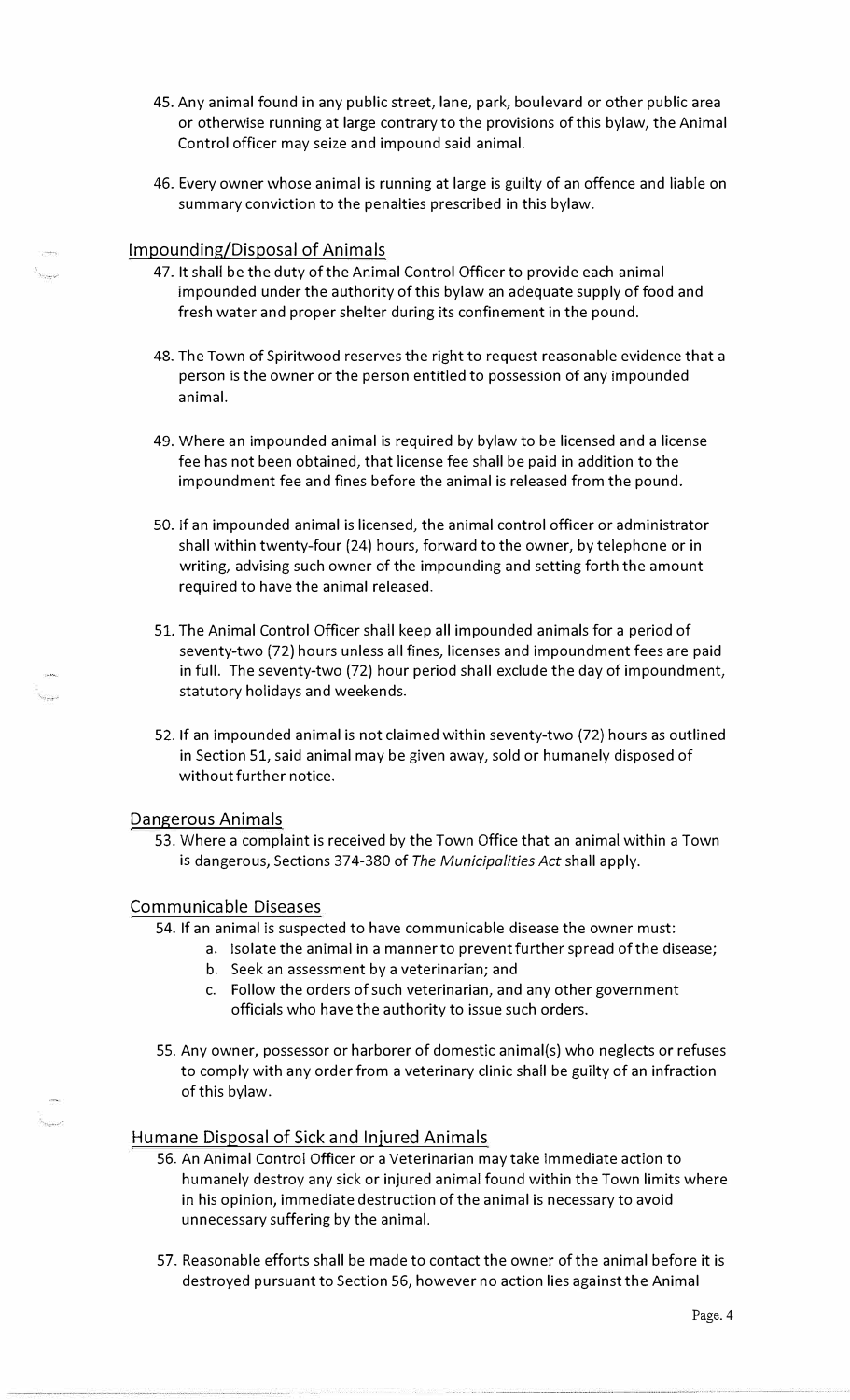Control Officer or Veterinarian solely because the owner of the animal was not contacted.

#### Penalties & Voluntary Payments

- 58. Where a person commits an offence for which a penalty is set out in Schedule "A' of this bylaw a Notice of Violation in "Form 1" of this bylaw shall be issued to such person.
- 59. Upon being served with a Notice of Violation, a violator may voluntarily pay the prescribed penalty.
- 60. Where the Administrator receives voluntary payment of the prescribed amount, the person receiving the Notice of Violation shall not be liable to prosecution for that alleged contravention.
- 61. Any person violating any provision of this bylaw who does not pay the voluntary penalties within the required time as set out in Schedule "A" of this bylaw, shall be charged under *The Summary Offences Procedure Act.*

### General Penalty

62. Any person who is found guilty of a violation of any provisions of this bylaw, for which no other penalty is imposed, is liable on summary conviction for the first offence to a fine of not more than two hundred fifty (\$250.00) dollars and for a subsequent offence to a fine of not less than two hundred fifty (\$250.00) dollars nor more than one thousand and eighty (\$1,080.00) dollars.

#### Repealed Bylaws

- 63. Bylaw No. 327 /96, 409/05, and 415/05 are hereby repealed, and all previous bylaws regarding dogs, and animal control are repealed.
- 64. This bylaw shall come into force and take effect on the date of the final passing thereof.

Mayor

Administrator

Read a third time and adopted this  $\frac{q\mu}{\Delta}$  ay of *Oefsher* 

Certified a true copy of Bylaw No. 517/18 adopted By Resolution of council On the  $\frac{9^{+1}}{2}$  day of *Ociote r* , 2018.

Adam

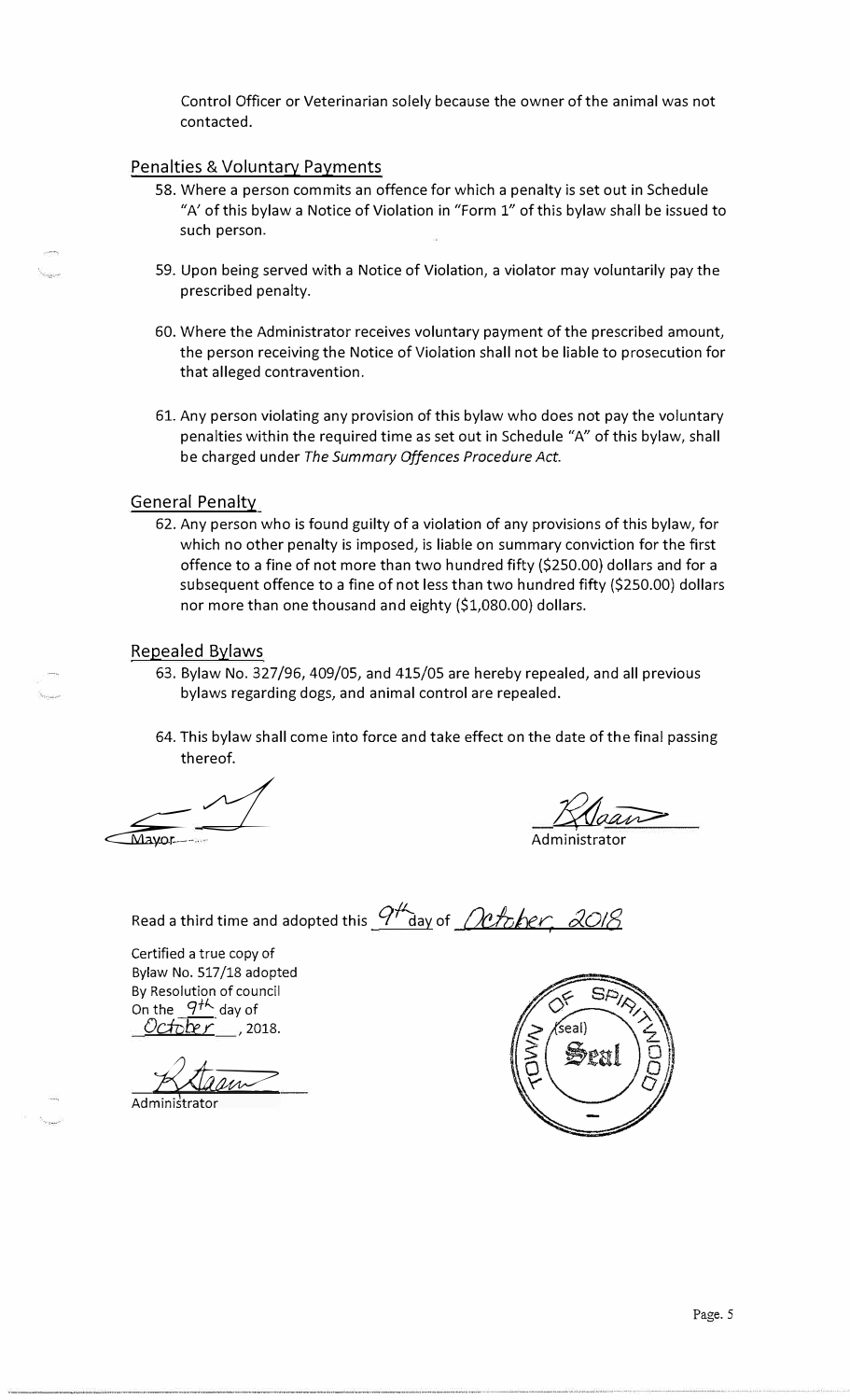# **Town Of Spiritwood Bylaw No. 517 /18 Schedule "A" - Fees & Fines**

**Dogs & Cats** 

| <b>ANNUAL FEES</b>                                                                                                               |         |
|----------------------------------------------------------------------------------------------------------------------------------|---------|
| the same of the company's company's company's company's company's company's company's company's company's company's<br>l icense. | \$25.00 |
| Tag Replacement                                                                                                                  | \$10.00 |

### **Animals**

| <b>FINES</b>                                                 |                 |                           |  |
|--------------------------------------------------------------|-----------------|---------------------------|--|
|                                                              | 1 <sup>st</sup> | 2 <sup>nd</sup> Offence & |  |
|                                                              | Offence         | all Subsequent            |  |
| Failure to obtain a license for dog/cat                      | \$100           | \$200                     |  |
| Unauthorized removal of a license tag                        | \$50            | \$100                     |  |
| Exceeding the maximum number of animals                      | \$150           | \$250                     |  |
| Owning or harboring a prohibited animal listed in Schedule B | \$150           | \$250                     |  |
| Interfering with an Animal Control Officer                   | \$150           | \$250                     |  |
| Nuisance Animal                                              | \$50.           | \$100                     |  |
|                                                              |                 |                           |  |
| <b>Animal Caught Running at Large</b>                        |                 |                           |  |
| Licensed Dog/Cat                                             | \$100.00        | \$200.00                  |  |
| Animal or Non-Licensed Dog/Cat                               | \$150.00        | \$250.00                  |  |
|                                                              |                 |                           |  |
| <b>Pound Fees</b>                                            |                 |                           |  |
| Fee per day or part thereof to keep an animal in the pound   | \$20.00         |                           |  |
|                                                              |                 |                           |  |
| Defecation                                                   |                 |                           |  |
| Defecation on property other than the Owner's Property       | \$150.00        | \$250.00                  |  |
| Defecation not removed from the Owner's property weekly      | \$100.00        | \$200.00                  |  |
|                                                              |                 |                           |  |

#### **Voluntary Payment (as provided for in Section 62)**

lffines are paid within fifteen (15) working days from the date of a "Notice of Violation", the violator will avoid prosecution.

lffines are paid within ten (10) working days from the date of a "Notice of Violation", the voluntary payment will be reduced by fifty percent (50%).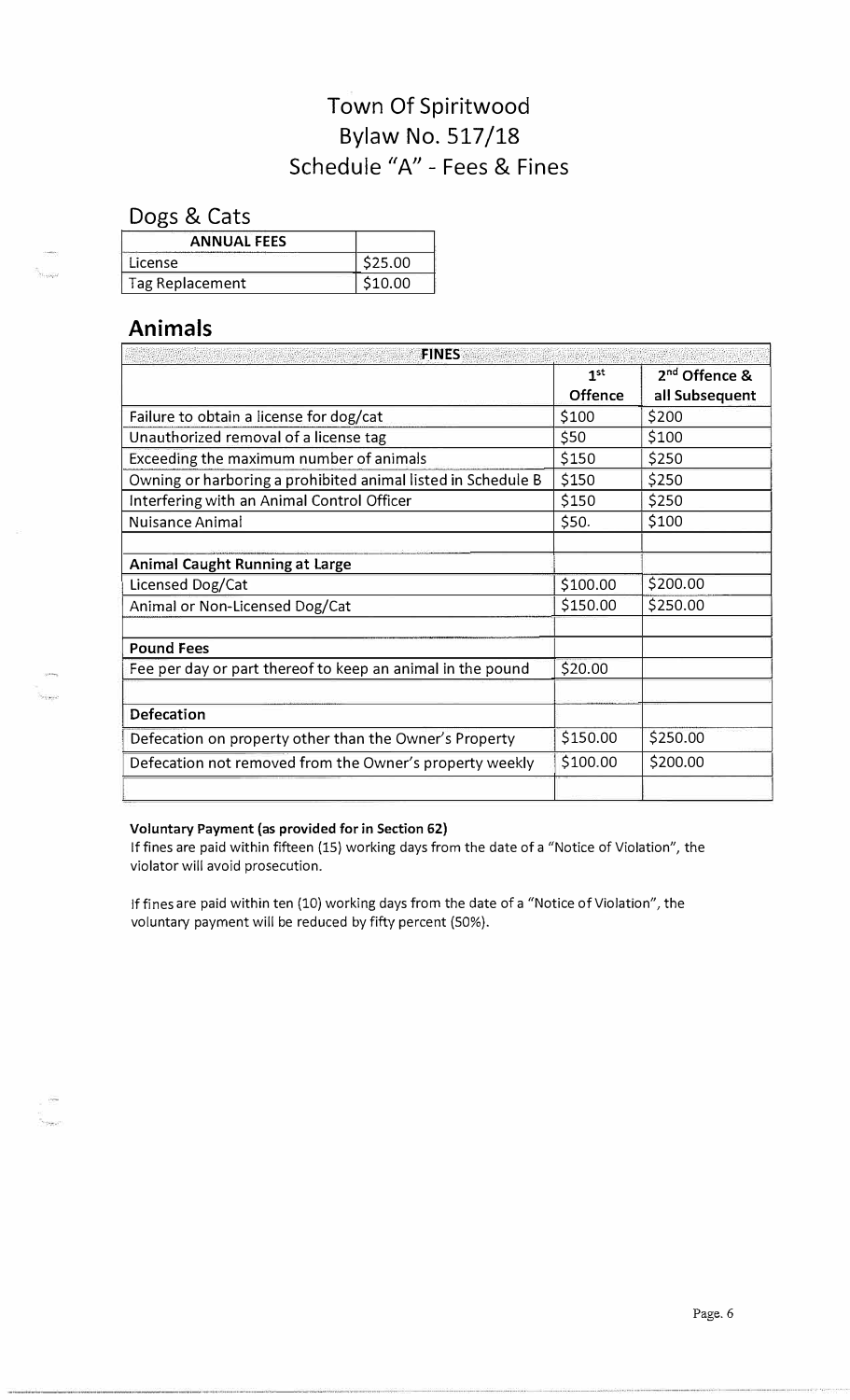## **Town Of Spiritwood Bylaw No. 517 /18 Schedule "B" - Prohibited Animals**

It is prohibited in the Town of Spiritwood to own the following *(Examples of animals of a particular prohibited group are given in parentheses. They are examples only and shall not be construed as limited the generality of the group}:* 

- a) Wildlife, as defined in the Wildlife Act, which means a vertebrate Animal of any species, excluding fish that is wild by nature in Saskatchewan and includes:
	- i) Any part, tissue, genetic material, eggs, sperm, embryos or other forms of developmental life; and
	- ii) Any exotic wildlife found in Saskatchewan.
- b) All Arachnids dangerous to humans (i.e. as scorpions and tarantulas except tarantulas of the genera Aphonopelma, Avicularia and Grammostola)
- c) All Artiodactylus Ungulates (i.e. deer and giraffes)
- d) All Vespertilionidae (i.e. bats)
- e) All Canids, except the domestic dog
- f) All Crocodilians (i.e. alligators, crocodiles, and caimans)
- g) All Edentates (i.e. anteaters, armadillos, and sloths)
- h) All Elephants
- i) All Felids, except the domestic cat
- j ) All Marsupials (i.e. kangaroos and opossums)
- k) All Mustelids (i.e. skunks, weasels, otters and badgers), except the domestic ferret
- I) All non-human Primates (i.e. gorillas and monkeys)
- m)AII Perissodactylus Ungulates, except the domestic horse and mule
- n) All Pinnipeds (i.e. seals and walruses)
- o) All Procyonids (i.e. raccoons)
- p) All Raptors, diurnal and nocturnal (i.e. eagles, hawks and owls)
- q) All Ratite Birds (ostriches and emus)
- r) All snakes of the families Pythonidae (i.e. pythons) and Boidae (i.e. boaconstrictors)
- s) All Ursids (i.e. bears)
- t) All Venomous Reptiles (i.e. rattle snakes and cobras)
- u) All Venomous Amphibians (i.e. toxic toads and toxic salamanders)
- v) All Viverrids (i.e. mongoose, civets and genets)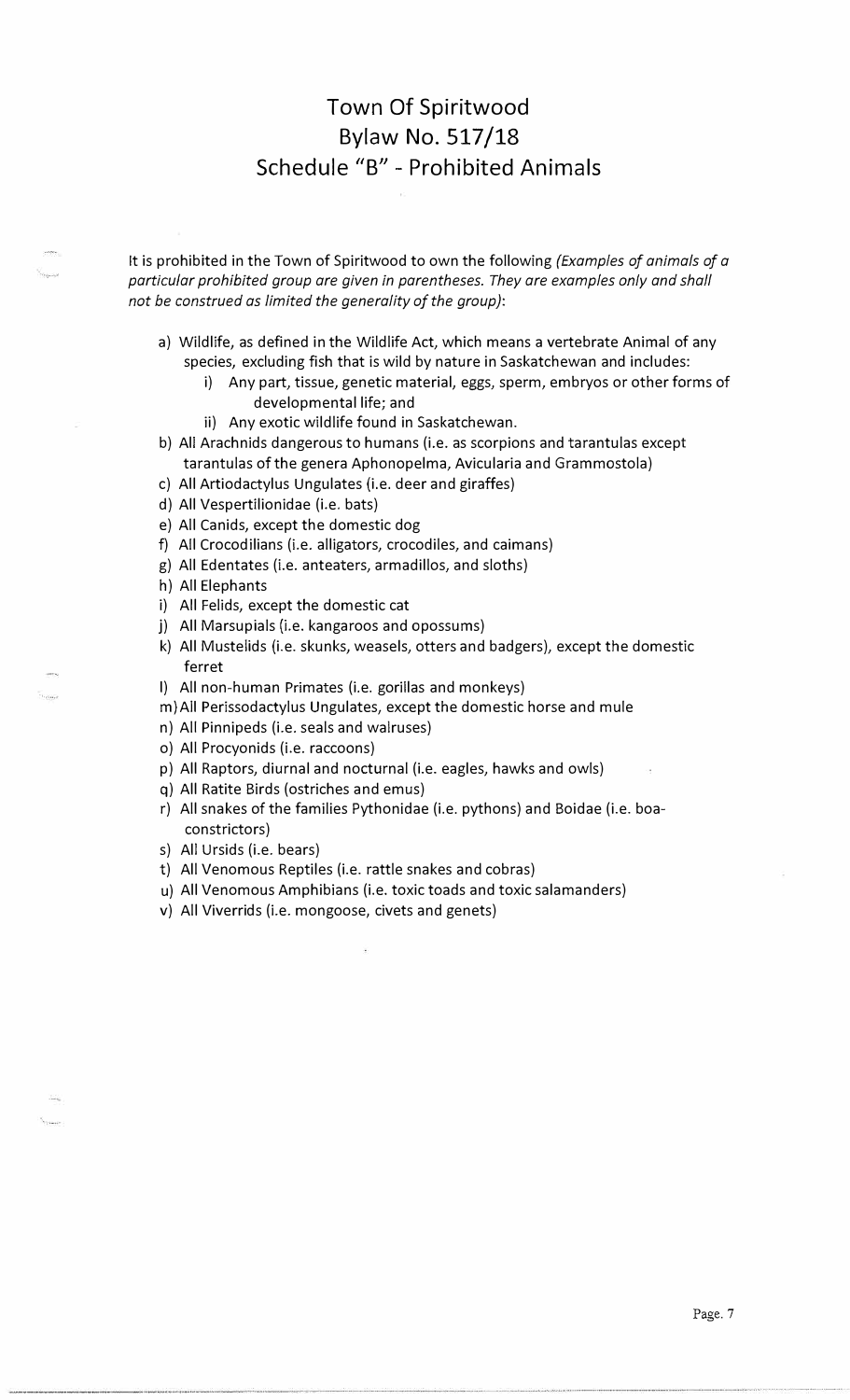# **Town of Spiritwood Bylaw No. 517 /18 Animal Control Bylaw Form 1**

## **Notice of Violation**

This official Notice is issued for breach of Bylaw No. 517/18

You may avoid prosecution for this offence by paying the penalty stated hereinafter within fifteen (15) working days. Failure to do so will result in prosecution in Provincial Court.

Payment may be remitted by mail to: Town of Spiritwood, Box 460, Spiritwood, SK SOJ 2MO or in person at the Town Office (212 Main Street), during regular business hours.

| Name of Violator:              | the contract of the contract of the contract of the contract of the contract of                                                                                                                                               |                           |
|--------------------------------|-------------------------------------------------------------------------------------------------------------------------------------------------------------------------------------------------------------------------------|---------------------------|
| Address:                       |                                                                                                                                                                                                                               |                           |
|                                | the control of the control of the control of the control of the control of the control of the control of the control of the control of the control of the control of the control of the control of the control of the control |                           |
| Date of Violation:             | the control of the control of the control of the control of the control of the control of the control of the control of the control of the control of the control of the control of the control of the control of the control |                           |
| Location of Violation:         | <u> 1989 - Jan Barnett, amerikansk politik (d. 1989)</u>                                                                                                                                                                      |                           |
| Nature of Violation:           | <u> 1989 - Johann Stoff, amerikansk politiker (d. 1989)</u>                                                                                                                                                                   |                           |
|                                |                                                                                                                                                                                                                               |                           |
|                                |                                                                                                                                                                                                                               |                           |
| Description of Animal:         |                                                                                                                                                                                                                               |                           |
| 1st Offence                    | 2 <sup>nd</sup> Offence                                                                                                                                                                                                       |                           |
|                                |                                                                                                                                                                                                                               |                           |
| Fine Amount:                   | <u> 1965 - John Britt, Chathair III ann an Cai</u> llim                                                                                                                                                                       |                           |
| Date of Notice:                | <u> 1989 - Jan James James James James James James James James James James James James James James James James J</u>                                                                                                          |                           |
| Payment Due (15 working days): |                                                                                                                                                                                                                               |                           |
|                                |                                                                                                                                                                                                                               |                           |
| If paid by<br>Date             | Pay this amount                                                                                                                                                                                                               | (50% of original penalty) |
|                                |                                                                                                                                                                                                                               |                           |
| Issued by:                     |                                                                                                                                                                                                                               |                           |